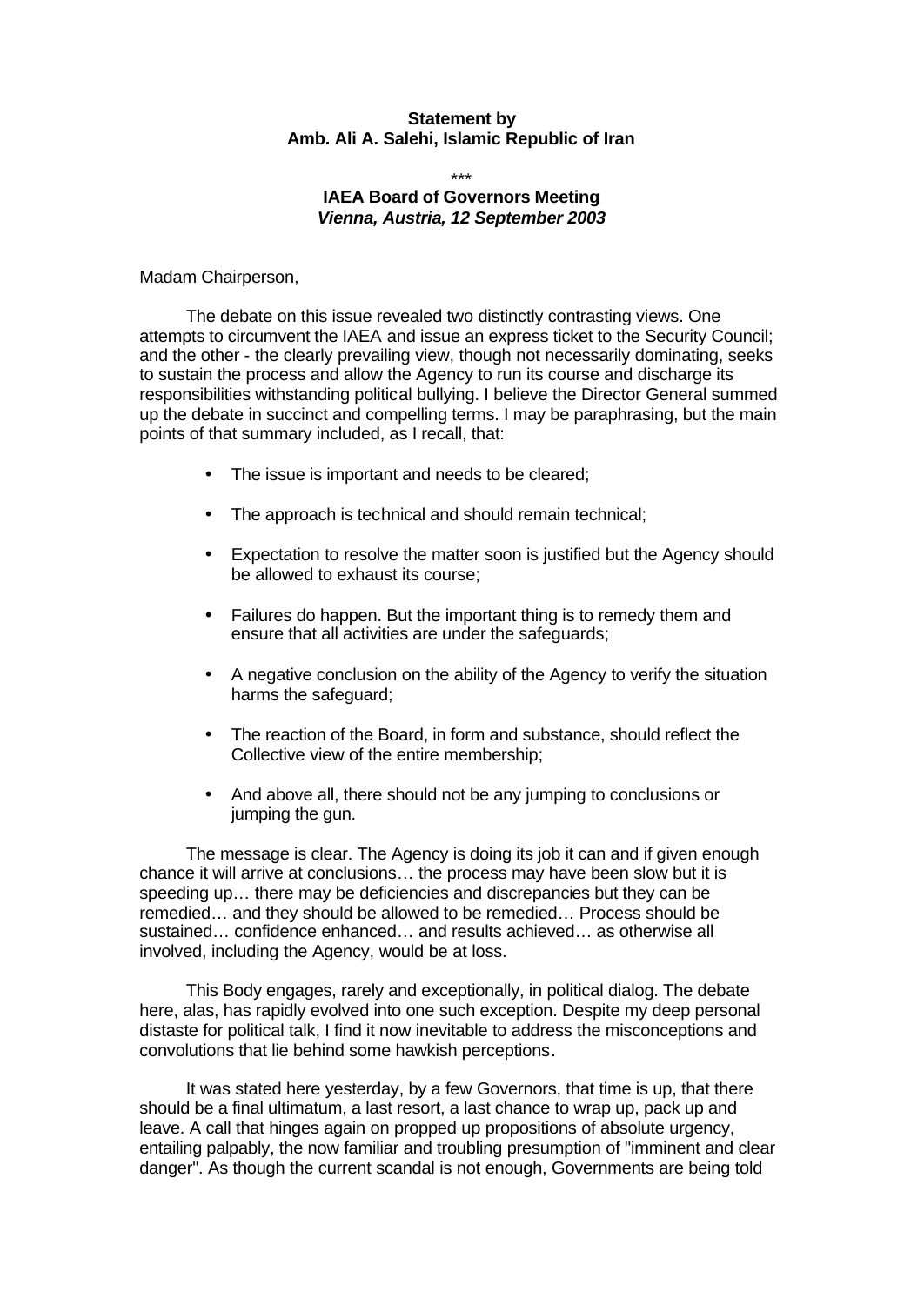now in private that Iran will be a nuclear threat in six months and hence the rush to turn a safeguard issue into one of international security.

Fine! Every State can draw up and perceive threats, real or imaginary, **as they wish…** They may also build up hoopla around such perceptions and elevate them to the level of highest international priority, **as they can…** They can spin the facts, deceive and lie, **as they want…** They are even able to wield massive power to crush the conceived culprit, **as they do.** But what then?

There is no surprise, of course, to hear such roar from the United States. At present, nothing pervades their appetite for vengeance short of confrontation and war.

It is no secret that the current US Administration, or at least its influential circle, entertains the idea of invasion of yet another territory, as they aim to re-engineer and re-shape the entire Middle East region. This hard drive towards extremism of action from them, therefore, is but plainly expected. What surprises us, on the other hand, is to see some others, such as Canada, which is known for its principled stance on international issues, to stain its credibility.

I cannot but recall Canada's passionate urge to prompt NPT's indefinite extension. Canada went on record underscoring the balance of rights and responsibilities. Canada emphasized on the requirement to implement all undertakings, inclusive specifically of those related to peaceful use, as captured and approved already in contractual terms, by all States Parties. It is bewildering to witness now the stubborn silence on rights, on the one hand, and over-stretched stress on beefed-up responsibilities, on the other. Gone is the sense of balance that depicts logic and wisdom.

At this stage, it seems that it is best to extend the precept of transparency and put all the cards openly on the table.

A Draft Resolution has been tabled initially by three sponsors, followed by additional co-sponsors who routinely join the orchestration on the premise of their tradition and institutional commitment to maintaining unanimity. To express and establish a contrasting view, regardless of validity of its substance and merit, against this block is an awesome task … nearly an impossible task. And the power of automatic majority has been exercised to the fullest for this decision. With minor, primarily cosmetic changes, the draft has now been re-introduced by Canada, Australia and Japan. The approach, structure, substance, language and venom have remained the same.

It has been argued that the draft resonates the Agency's account of the situation. Wrong. Dead wrong. The Agency begs for sustaining the process, for keeping the matter here in Vienna, for encouraging further cooperation, for ensuring compliance, for avoiding New York except if the whole structure crumbles, as fractures have their remedies here. The Draft, on the other hand, thrives for quick impasse, for fast pass to the Security Council, for breaking the process, for undoing cooperation, for fabricating a hasty ruling of non-compliance.

We have been told by some proponents of the move that they have bestowed the ultimate benevolence delaying the crunch for 45 days… some 360 working hours… to chew up every item on the flashy menu of to-do list. It is evident that even if everything on the list was edible, the whole lot could not be consumed and digested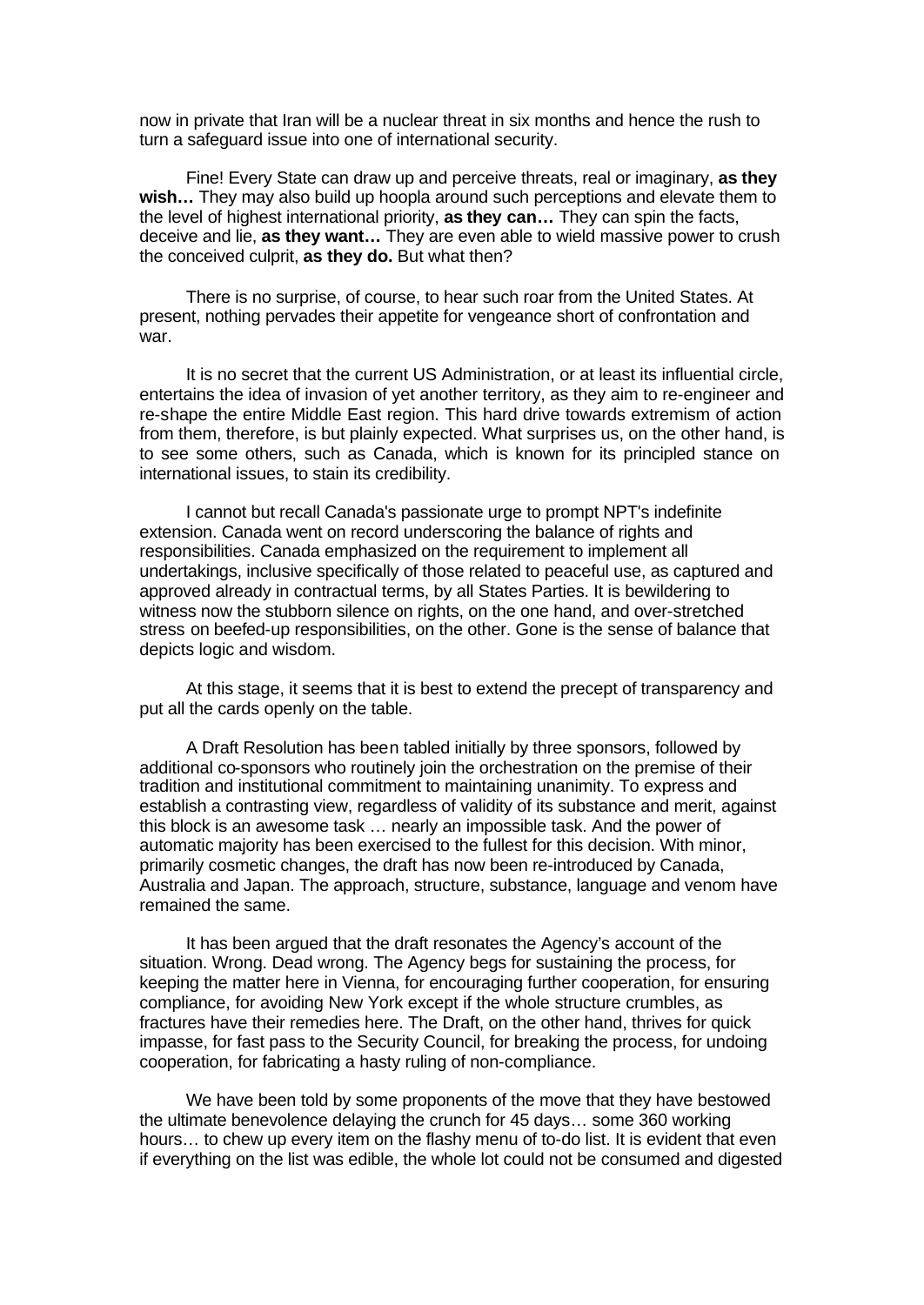by us and by the Agency in such a short time. This prescription is clearly designed for not being filled.

When presenting the list, which went way beyond obligations under the safeguards, and even beyond the Additional Protocol, the distinguished Governor of the United Kingdom was elegantly ardent to repeat after spelling out every single demand: **"BUT THIS IS NOT ENOUGH".** I myself observed and absorbed at least five so catchy a phrase, and waited impatiently to hear, at the end of the ritual, at least a minimal indication of final satisfaction. Not meant to be… The long list appeared, in the end, to be open-ended. I indulge the Distinguished Governors of Canada, Australia and Japan, who now represent the list, to take the floor now, and tell us in clear terms, that even if the entire list was carried through and implemented in earnest…shall it suffice, at long last, to make Iran eligible to enjoy its inalienable right to peaceful nuclear activity without hindrance and impediment? Shall it?

The question is really not posed as polemic. It is a question that, if replied in clear terms, will serve as the key to unraveling this predicament, once and for all.

For the last twenty four years, Iran has been subject to the most severe series of sanctions and export restrictions on material and technology for peaceful nuclear technology. So our peaceful program had no choice but to become discreet. Our obligations had to be observed, while the slightest means to procure and produce our needs were chased rigorously and suppressed violently. No perceivable break was spared, no hole untapped, to ascertain full and complete deprivation of Iran from pursuing its peaceful program. The hunt goes on unabated today.

If cooperation has been slow, at times,… if there have been few incidence of discrepancies,… if there have been hesitations to adhere to the Protocol,…or to embrace confidence building initiatives, it is all out of one and only one concern. The U.S. intention behind this saga is nothing but to make this deprivation final and eternal.

Is any of the sponsors willing or prepared to offer the slightest assurance that the process has an end to it and that Iran will be freed from the shackles of unbridled restrictions. **If so, please come forward, offer this key and resolve this issue for good. Alas, there is none**.

We reject the ultimatum in this draft. The United States has remained adamant on sustaining the self proclaimed deadline despite appeals by a large number of Governors, including some of the co-sponsors, to drop it. This is music to the unilateralists' ears, but spells disaster for the Agency.

Among those who have pursued and produced nuclear weapons, outside The Five, Israel gets away with murder. It is pampered instead of being chastised…

Iran, in this midst, has stressed sternly and insistently that it has no intention whatsoever to pursue nuclear weapons, that it only yearns for peaceful capability, that it is ready and prepared to fulfill all its obligations under the Safeguards…and adopt additional obligations if it is protected against mal-intentions and abuse, that it will make every effort to take remedial measures wherever required, that it will remain transparent and maintain all its activities under the safeguards, that it intends to leave no stone unturned to further assure the Agency of its peaceful objectives, that it is a fervent subscriber to the NPT, a loyal Party to it and a staunch promoter of the Middle East as a nuclear weapon free zone.